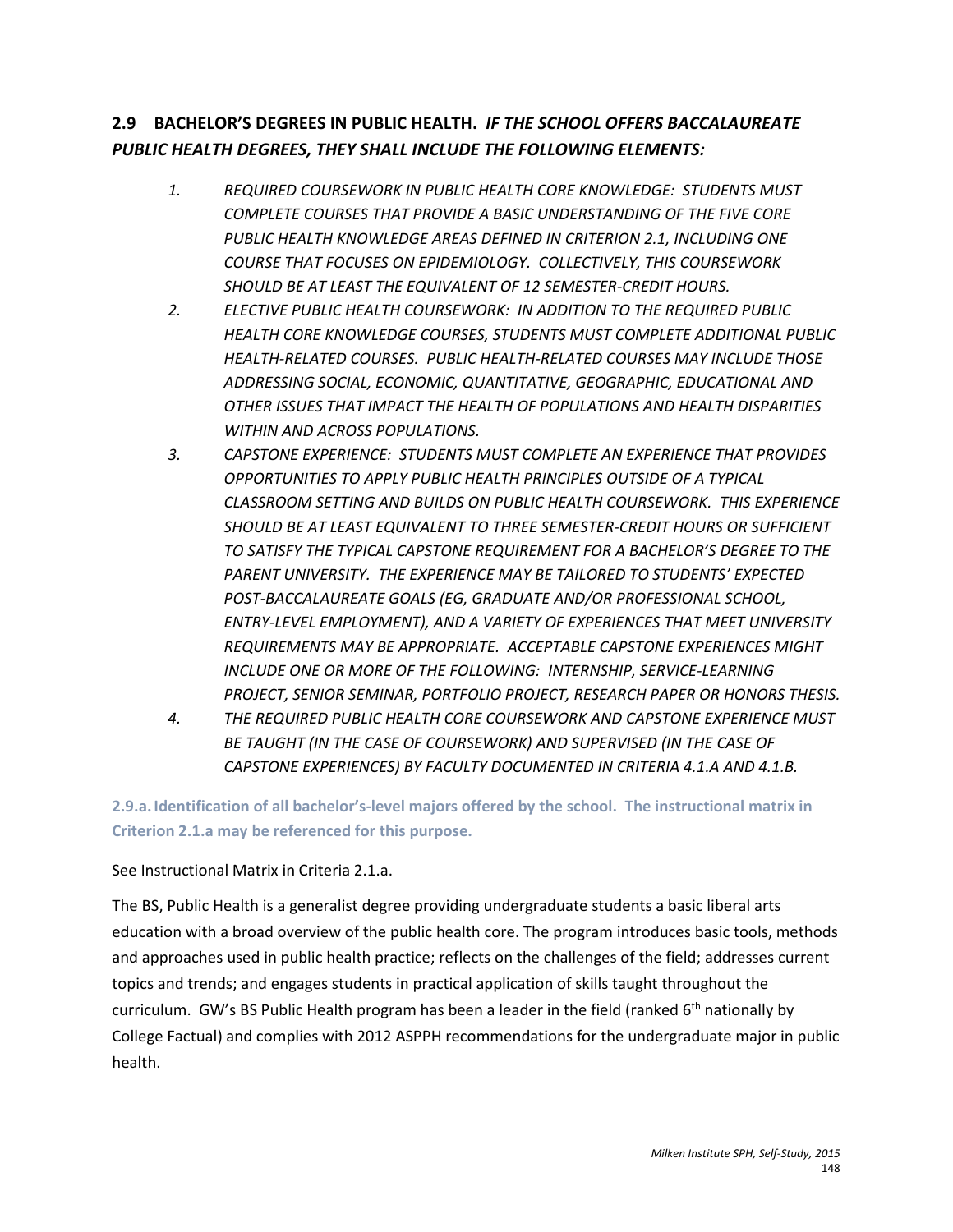## **2.9.b.Description of specific support and resources available in the school for the bachelor's degree programs.**

The Program Director, Sara Wilensky, JD, PhD is a Special Services Faculty for Undergraduate Education and is based in the Department of Health Policy and Management. Dr. Wilensky is responsible for the overall direction, budgeting, faculty participation, and oversight for the Public Health major, Public Health minor, and the five-year BS/MPH program.

An Undergraduate Program Advisor (staff position) is responsible for managing the program content and working closely with prospective and current students in the major, minor, and five-year BS/MPH program. This position advises students regarding course selection, degree requirements, and overall academic planning. In addition, students have access to DegreeMAP, the GW on-line program that allows students to follow their progress and degree requirements.

The Undergraduate Curriculum Subcommittee of the SPH Curriculum Committee includes representatives from each SPH department as well as the Program Director, Program Advisor (nonvoting), the Assistant Dean of Student Affairs (non-voting) and the Associate Dean for Academic Affairs (non-voting). The subcommittee provides guidance for overall program goals and curriculum direction, approves new courses, evaluates existing course work, and establishes curriculum-related policies (e.g., which courses are approved as electives).

The SPH Student Affairs office is available for assistance to undergraduate students on an as-needed basis to complete special projects and handle student issues that present exceptions to the usual course of business. An admissions representative within the SPH Office of Admissions and Recruitment provides logistical assistance during the admissions process and the Undergraduate Advisor maintains the student list serves.

Two class representatives act as liaisons between the students and the Program Director and assist with special projects, such as class surveys. Two representatives bring an undergraduate presence to the GW Public Health Students' Association (PHSA). PHSA is a student and alumni-run organization that plans social, academic, and career-enhancing events throughout the school and in the community. PHSA's faculty advisor is Dr. Loretta DiPietro, Chair of the Department of Exercise and Nutrition Sciences.

Undergraduate students have access to all of the resources of the school and university. The new SPH building, on our Foggy Bottom campus in downtown DC, provides a place for all undergraduate and graduate public health students to take classes, study, and socialize. Many of our undergraduate students take advantage of our Washington, DC location by working and volunteering outside the university, as well as participating in local events and conferences.

**2.9.c. Identification of required and elective public health courses for the bachelor's degree(s). Note: The school must demonstrate in Criterion 2.6.c that courses are connected to identified competencies (ie, required and elective public health courses must be listed in the competency matrix in Criterion 2.6.d.)**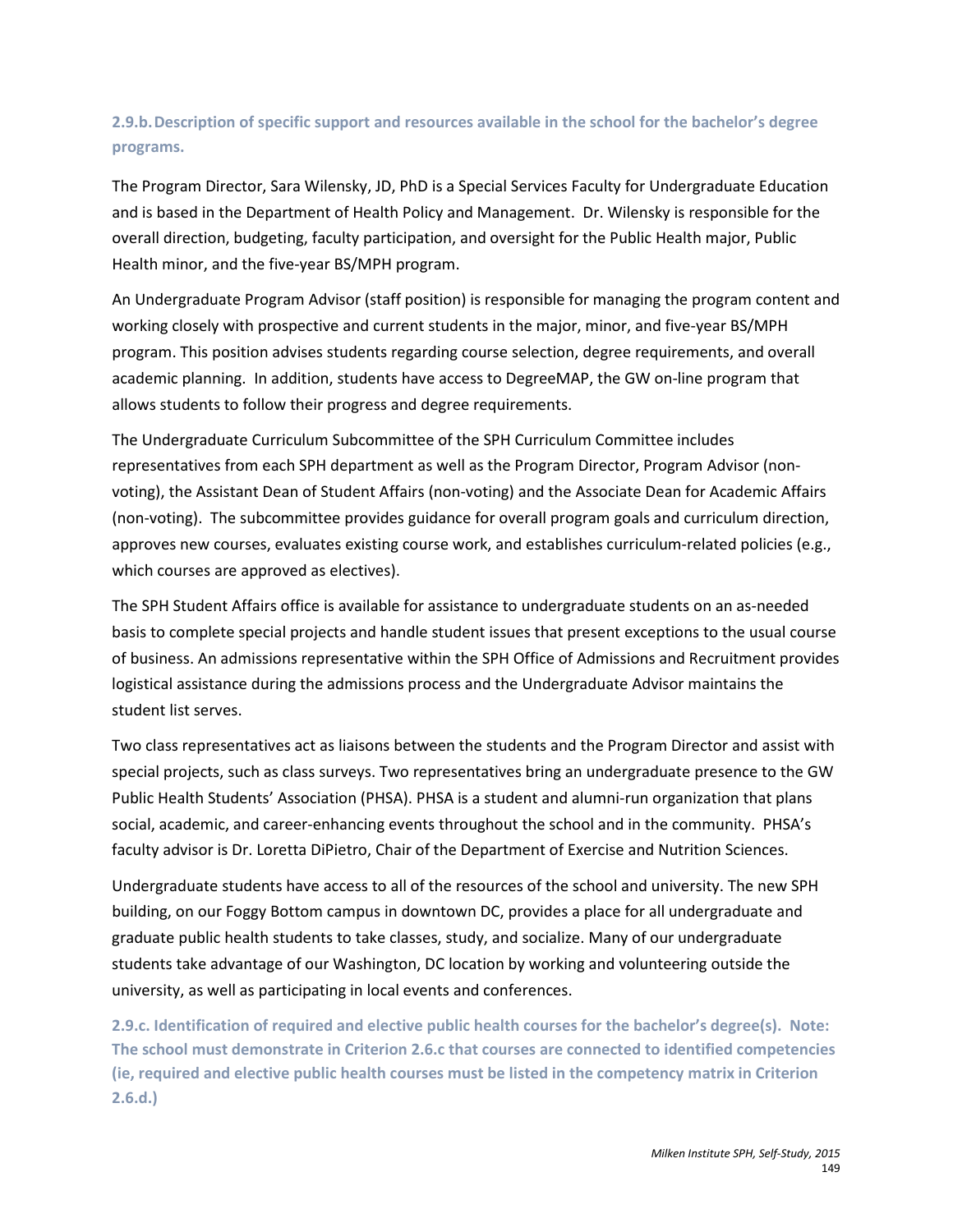Students enter GW as freshman with an undeclared major and then apply to the SPH in their sophomore year. Historically, students were only admitted to matriculate in the first semester of their junior year. However, in the fall of 2015, a second admissions cycle was implemented to begin admitting students to matriculate in the second semester of their sophomore year. Applicants must have at least a 3.0 GPA to be considered for admission and additional consideration is given to student's overall academic and curricular strengths, writing skills, commitment to public health, leadership and other qualities. Over the last several years, we have had many more applicants than available room in the program leading to the current plan to have two admissions cycles and an increase in the student enrollment.

The tables below provide a list of our required and approved elective courses. The competency matrix can be found in Criteria 2.6.b. As required, our students must complete coursework in the five core public health areas. In addition, students are required to take courses in biology, statistics, and economics as pre-requisites for our required courses. The program maintains a list of approved elective courses within and outside of the public health school. All approved electives have a nexus with public health, even if offered by other schools at the university or outside of the university.

Newly admitted BS, Public Health students matriculating in fall 2015 will follow a slightly revised program (as shown below). One core course, Introduction to Preventive Medicine, has been eliminated in response to feedback from students and the Undergraduate Committee. The core is now 30 credits, down from 33. This change provided the opportunity to add three elective credits to the curriculum so that students can customize the program to their specific field(s) of interest within public health. The current list of approved undergraduate electives is shown in the next table. The complete program guide is available here[: http://publichealth.gwu.edu/programs/public-health-bs.](http://publichealth.gwu.edu/programs/public-health-bs)

**How students are introduced to Biostatistics**: All students are required to complete at least one Statistics course as a prerequisite to [PUBH](http://bulletin.gwu.edu/search/?P=PUBH%203131) 3131- *Epidemiology: Measuring Health and Disease*. We encourage students to take STAT [1127-](http://bulletin.gwu.edu/search/?P=STAT%201127) *Statistics for the Biological Sciences*; however, we do not require STAT 1127, since it is only offered in the spring term and not all of our students can fit it into their spring schedules. Because of this limitation other introductory statistics courses are accepted.

- STAT 1127*- Statistics for the Biological Sciences*. (3 Credits)- Introduction to statistical techniques and reasoning applicable to the biomedical and related sciences. Properties of basic probability functions: binomial, Poisson, and normal. Data analysis, inference, and experimental design.
- STAT 1051*- Introduction to Business and Economic Statistics*. (3 Credits)- Lecture plus laboratory. Frequency distributions, descriptive measures, probability, probability distributions, sampling, estimation, tests of hypotheses, regression and correlation, with applications to business.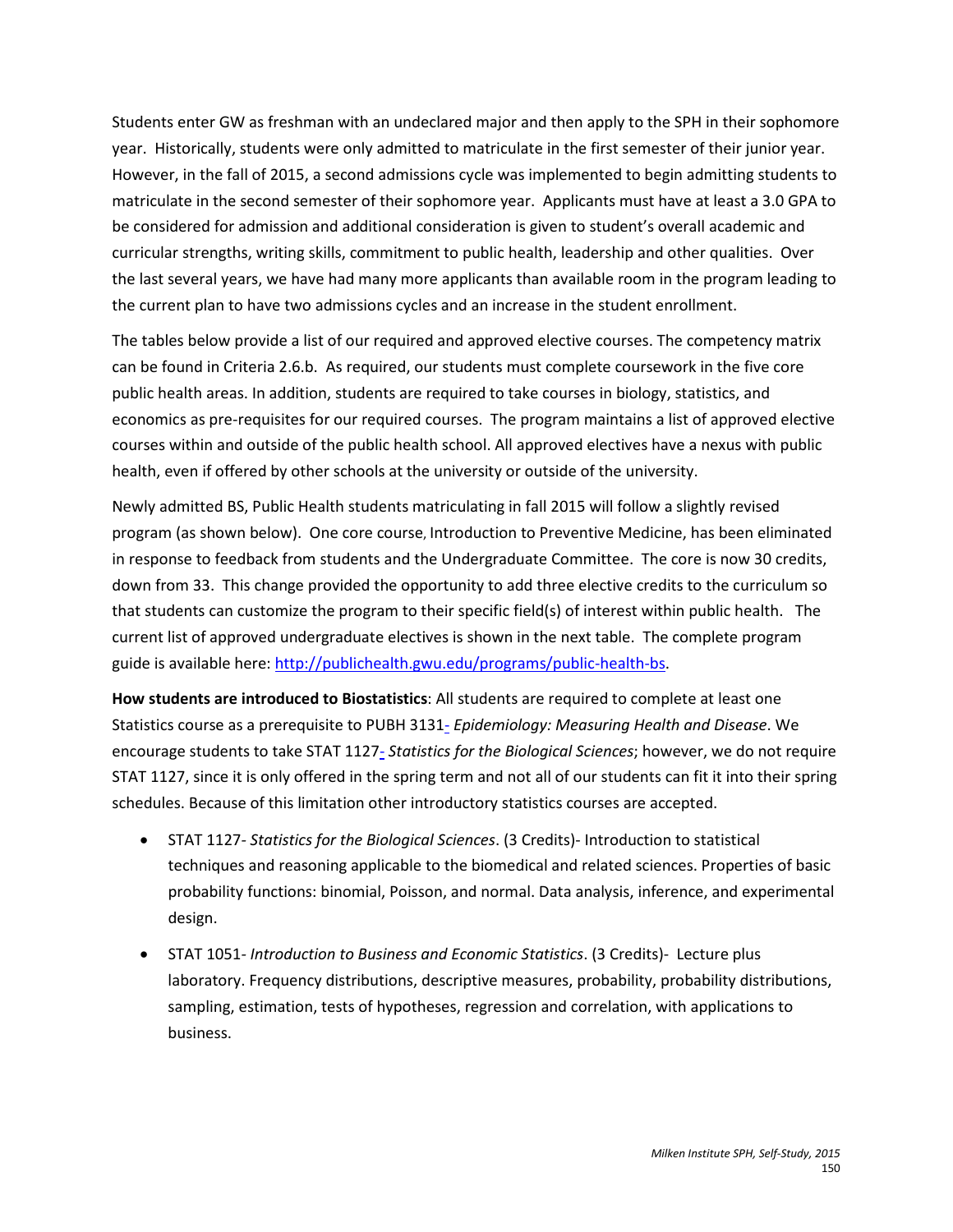- STAT 1053*- Introduction to Statistics in Social Science*. (3 Credits)- Lecture plus laboratory. Frequency distributions, descriptive measures, probability, sampling, estimation, tests of hypotheses, regression and correlation, with applications to social sciences.
- STAT 1111*- Business and Economic Statistics* I. (3 Credits)- Descriptive statistics, graphical methods, probability, special distributions, random variables, sampling, estimation and confidence intervals, hypothesis testing, correlation and regression.

| <b>Required Courses</b> | <b>Credits</b> | <b>Course Title</b>                                 |
|-------------------------|----------------|-----------------------------------------------------|
| PubH 1101               | 3              | Introduction to Public Health and Health Services   |
| PubH 1102               | 3              | History of Public Health                            |
| PubH 2110               | 3              | <b>Public Health Biology</b>                        |
| PubH 2112               | 3              | Principles of Health Education and Health Promotion |
| PubH 3130               | 3              | Health Services Management and Economics            |
| PubH 3131               | 3              | Epidemiology: Measuring Health and Disease          |
| PubH 3132               | 3              | <b>Health and Environment</b>                       |
| PubH 3133               | 3              | Global Health and Development                       |
| PubH 3135-W             | 3              | <b>Health Policy</b>                                |
| PubH 4140-W             | 3              | <b>Senior Seminar</b>                               |

| <b>Elective Courses</b> | <b>Credits</b> | <b>Course Title</b>                                           |
|-------------------------|----------------|---------------------------------------------------------------|
| <b>HLWL 1106</b>        | 3              | Drug Awareness                                                |
| <b>HLWL 1109</b>        | 3              | <b>Human Sexuality</b>                                        |
| <b>HLWL 1110</b>        | 3              | <b>Issues in Alternative Medicine</b>                         |
| <b>EXNS 1114</b>        | 3              | <b>Community Nutrition</b>                                    |
| <b>EXNS 2119</b>        | 3              | <b>Basic Nutrition</b>                                        |
| <b>EXNS 2122</b>        | 3              | Food Systems in Public Health                                 |
| <b>HIST 3363</b>        | 3              | Race, American Medicine, and PH: African-American Experiences |
| <b>ANTH 3504</b>        | 3              | Illness, Healing and Culture                                  |
| <b>ANTH 3513</b>        | 3              | Human Rights and Ethics                                       |
| <b>ANTH 6302</b>        | 3              | <b>Issues in Development</b>                                  |
| <b>BIOC 3560</b>        | 3              | Diet, Health, and Longevity                                   |
| <b>GEOG 2137</b>        | 3              | <b>Environmental Hazards</b>                                  |
| <b>HSCI 2101</b>        | 3              | Psychosocial Aspects of Health and Illness                    |
| <b>ORSC 4161</b>        | 3              | Organizational Research Methods                               |
| PSC 2101                | 3              | Scope & Methods in Political Science                          |
| <b>PSYC 2101</b>        | 3              | Research Methods - Psychology                                 |
| PubH 1099               | $1 - 3$        | Variable Topics                                               |
| PubH 2113               | 3              | Impact of Culture Upon Health                                 |
| <b>PubH 2114</b>        | 3              | Environment, Health and Development                           |
| PubH 2115               | 3              | Health, Human Rights, and Displaced Persons                   |
| PubH 2116               | 3              | Global Delivery of Health Services                            |
| <b>PubH 2117</b>        | 3              | Service-Learning in Public Health                             |
| PubH 3136               | 3              | <b>Health Law</b>                                             |
| PubH 3137               | 3              | <b>Global Public Health Nutrition</b>                         |
| PubH 3150               | 3              | Sustainable Energy and Environmental Health                   |
| PubH 3151               | 3              | <b>Current Issues in Bioethics</b>                            |
| PubH 3190               | $1 - 3$        | Various Topics in Public Health                               |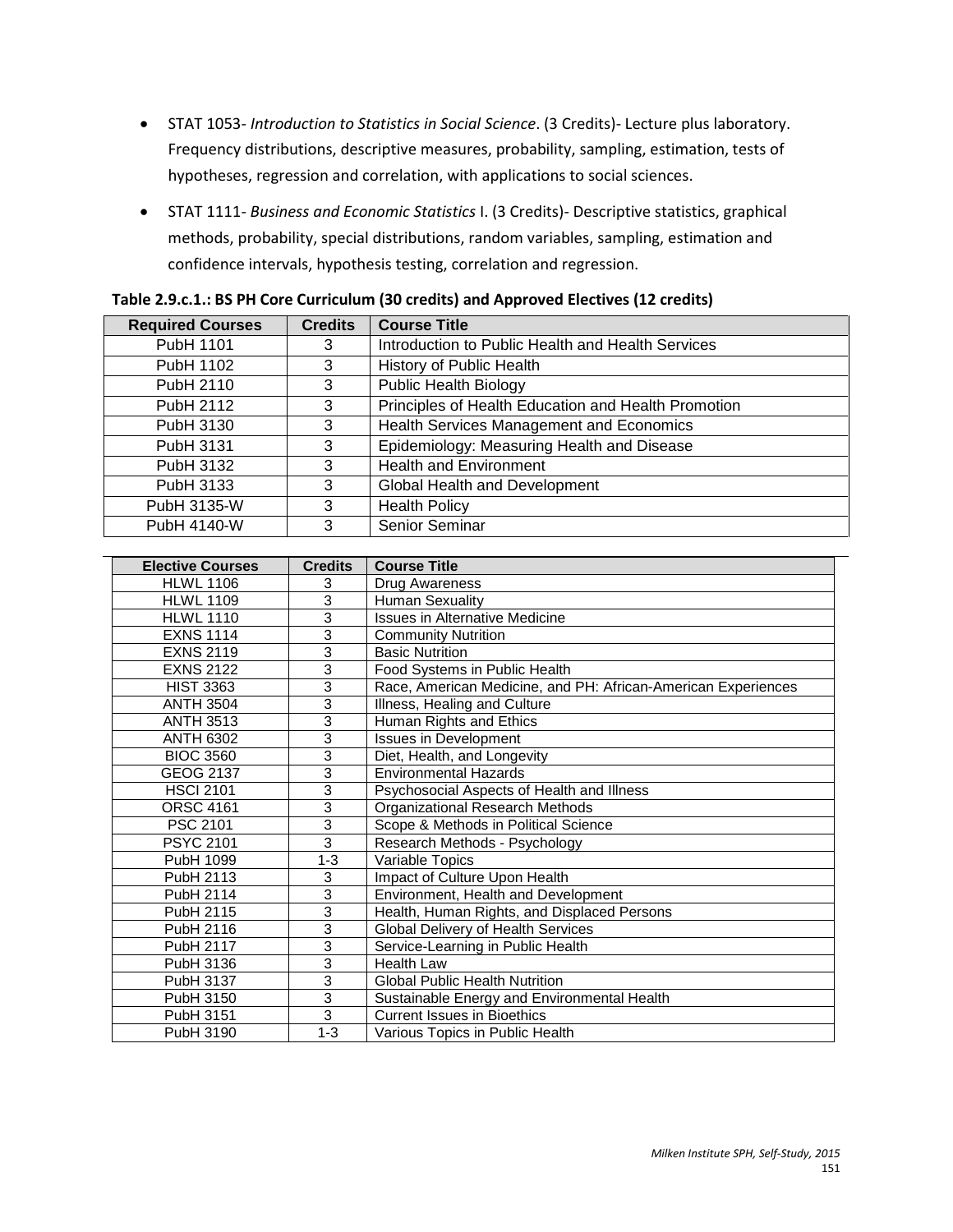#### **2.9.d.A description of school policies and procedures regarding the capstone experience.**

The capstone experience is designed as a Senior Seminar involving the development of an extensive research proposal or public health program design. Students are encouraged to complete as many required courses, all if possible, before enrolling in the Senior Seminar. Advising is available to assist students in selecting which requirements would be best to take concurrently with the Senior Seminar as it applies content and theory from many of the required courses to the development of the capstone project. (*ERF 2.9.d. Senior Seminar Syllabus*) Unique to GW, the Senior Seminar is designated as a Writing-in-the-Disciplines course, meaning that students engage in several forms of writing and revision throughout the semester. The final product is a single-spaced, 30-page program proposal that includes an executive summary, budget justification, and literature review, along with the main content of the proposal. In addition, students present proposals to the class at the end of the semester; students vote on which proposal they consider to be worth funding. Examples of undergraduate student capstones may be found in *ERF 2.9.d.: UG Capstone Student Work Samples and Capstone Project Overview*.

**2.9.e.Assessment of the extent to which this criterion is met and an analysis of the school's strengths, weaknesses and plans relating to this criterion.**

#### This criterion is met.

#### **Strengths:**

- The BSPH major has been a very popular major, both in terms of students' demand for the major and student evaluations upon graduation.
- Students complete the program with broad public health knowledge that prepares them for a wide array of job opportunities.
- The major has been highly selective among the GW undergraduate cohort that is, in itself, selective. Over the last several years, the BS, PH cohorts have had an average GPA of 3.6 at the end of their sophomore years.
- We also provide a PH minor and a five-year BS/MPH program to allow students to choose the public health program that best fits their academic interests.
- The new SPH building has allowed all undergraduate majors to interact with each other, the graduate students, and the faculty and staff more than ever before, providing a new cohesiveness to the program and within the school.
- We have excellent faculty teaching in the program. All of our faculty have extensive experience in the field and/or teach in our MPH program.
- The school's recently updated website makes it easier for students to learn about our programs.